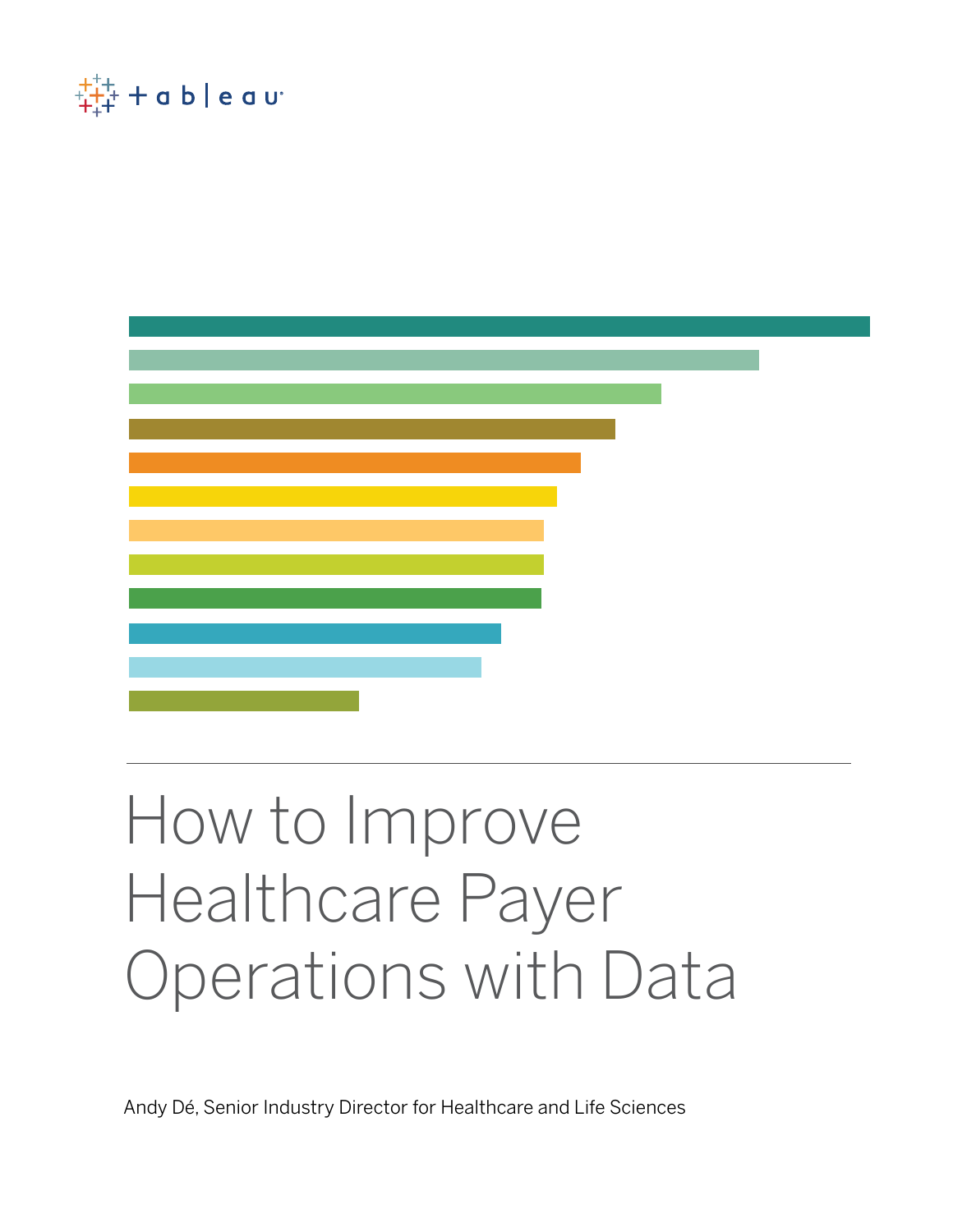# The Root Cause for Better Care

More than ever, the healthcare industry is challenged with corralling and understanding massive amounts of data to drive operational efficiencies and improve patient outcomes.

As healthcare payers adopt new practices to align with the value-based care paradigm, they are critically challenged with identifying root causes to solve issues in order to improve and sustain performance.

Many healthcare payer organizations are transitioning from old business models to a new risk-based approach, and will need operational frameworks that enable monitoring, measuring, and continuous process improvement to help drive new revenue opportunities, lower costs, and better enable efficiencies. Along the way, organizations are discovering operational excellence simply isn't possible without meaningful data insights.

Here are four ways leading healthcare payers are using data to modernize operations:

> **1bling welln**<br>11 disease<br>11 self-serv<br>11 self-serv<br>11 analytics Enabling wellness and disease management with self-service

analytics **2 Increasing** customer service effiiencies with real-time analytics

Improving<br>
althcare workeroductivity<br>
data blending<br>
data blending Improving healthcare worker productivity with

Improving<br>
ealthcare worker<br>
roductivity with<br>
data blending<br>
analytics<br>
management Powering ad-hoc analytics for claims management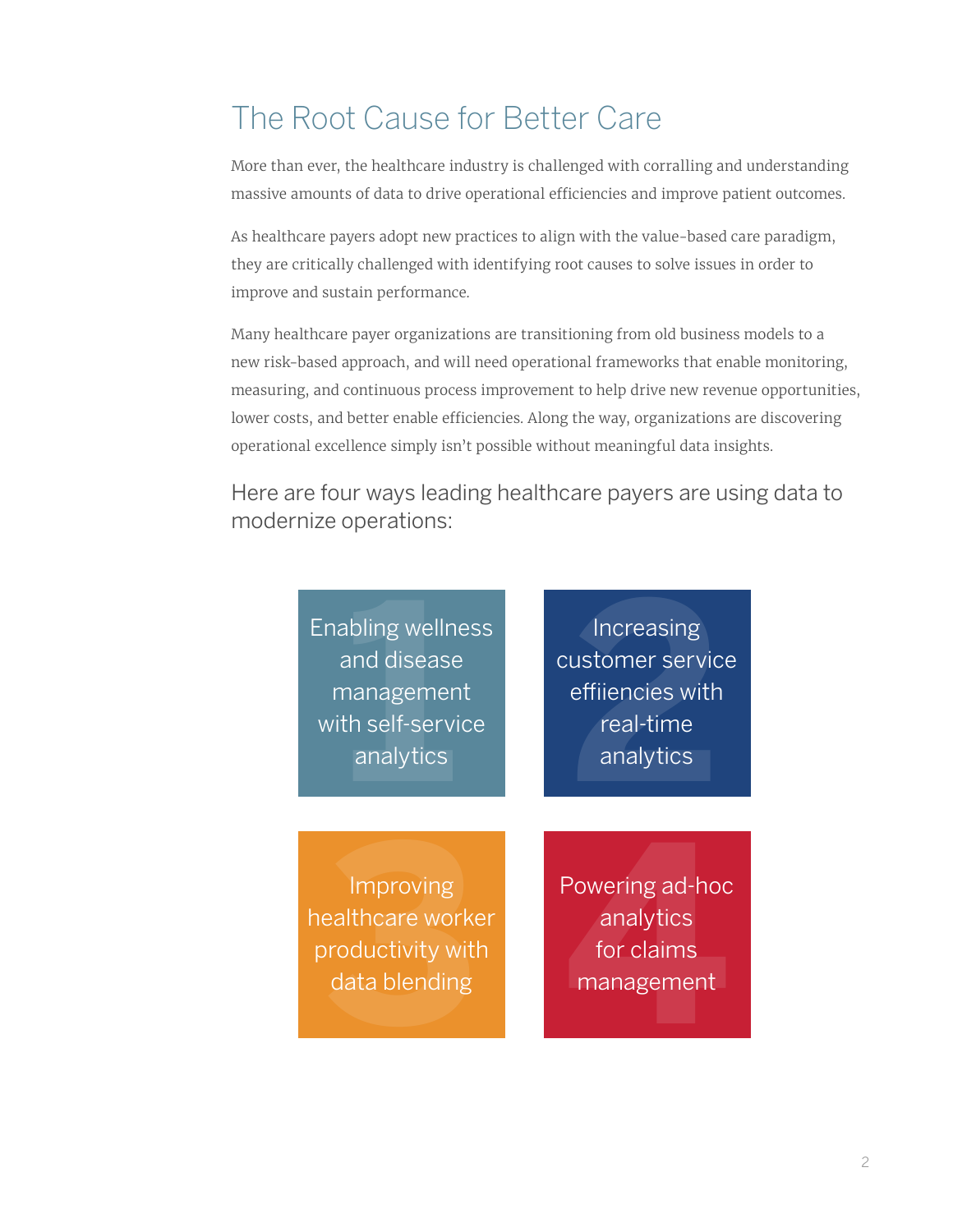#### 1. Enabling Wellness and Disease Management with Self-Service Analytics

Self-service analytics allow healthcare payers to access and find insights from public health data sources like Medicare and Medicaid. These insights are used by healthcare payers to segment, target, and improve population health to drive wellness and disease management initiatives for their customers—who are patients.

By enabling anyone with the ability to explore public health data, any nurse case manager, analyst, business leader, or even a patient can see and understand the current state and risks associated with a portfolio of diseases.

If an everyday citizen can access and review a self-service dashboard with health and disease information about their specific issue, demographic or zip code, they are more empowered to proactively take the next best steps to seek treatment or implement preventative measures.

The federal and state governments can also use self-service to monitor, measure, analyze and improve impact for their health programs.

The Blue Cross Blue Shield Association (BCBSA), a national group of 36 independent and community-based companies, used self-service analytics to deliver a new population health index in November of 2016. The Blue Cross Blue Shield Health Index<sup>SM</sup> is a unique metric illustrating the state of America's health. The health index is powered by claims data from more than 40 million BCBS members, and it measures the impact of more than 200 common diseases.

# 44

Blue Cross and Blue Shield companies are committed to transforming our healthcare system and the health of our nation through actionable data. This Health Index uses the breadth and depth of BCBS data to bring critical health insights to policymakers, community leaders, business leaders and healthcare professionals, helping them further focus efforts to improve their communities' health.

— SCOTT SEROTA, PRESIDENT AND CEO, BLUE CROSS BLUE SHIELD ASSOCIATION (BCBSA)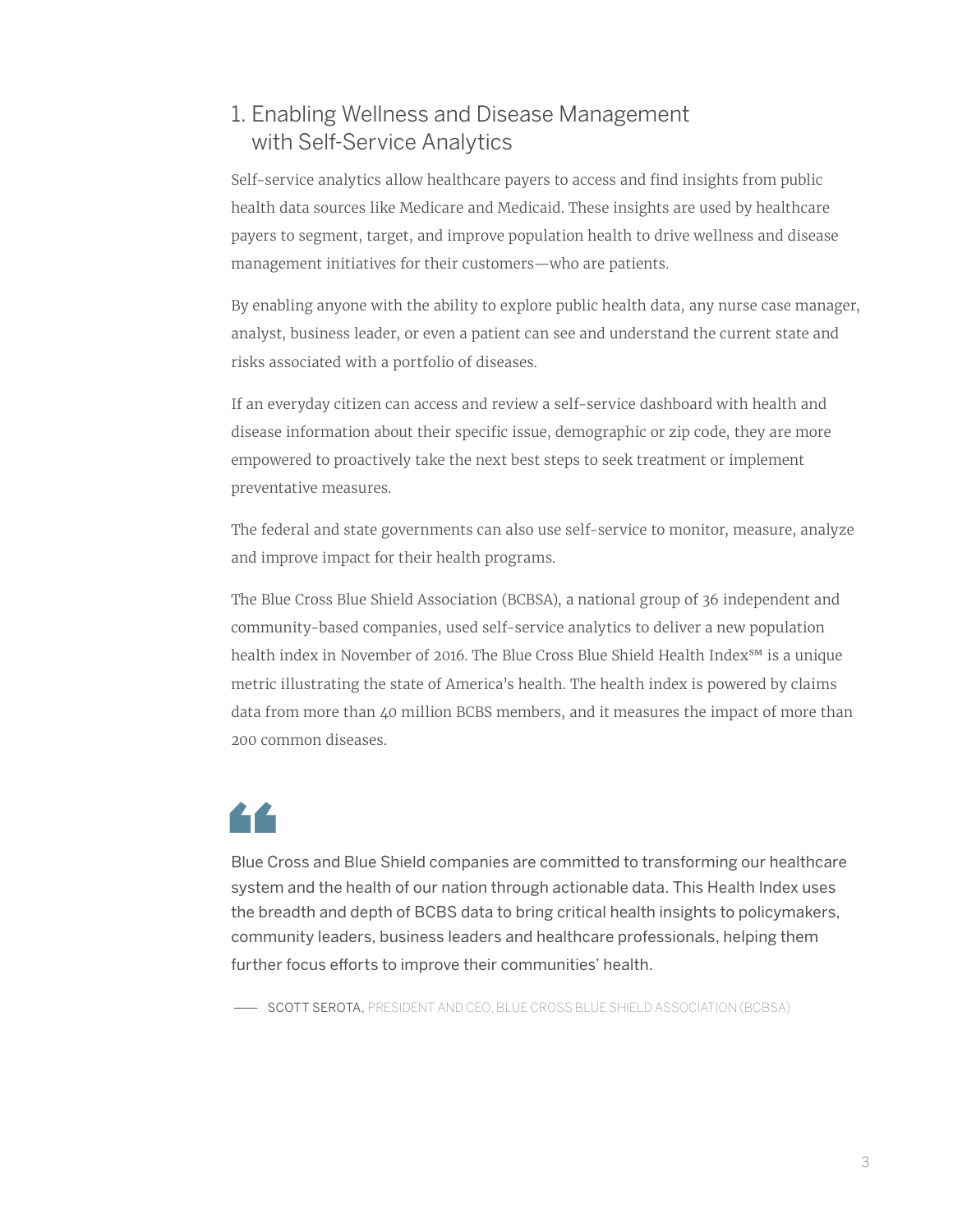

#### **This self-service dashboard shows that depression, anxiety, hypertension, diabetes, high cholesterol, and substance use disorders are the top five conditions nationally, causing approximately 30% of insured Americans' overall reduction in health.**

The BCBS Health Index is an excellent tool for improving healthcare payers operations because it offers population health segmentation down to a zip code level, and can proactively identify the counties with the highest risks for chronic diseases like hypertension and diabetes. This analysis can then help shape the programs for addressing these chronic diseases at a national, state, and county level.

Additionally, the self-service index brings critical health insights to policymakers, community leaders, business leaders and healthcare professionals, helping them further focus efforts to improve their communities' health.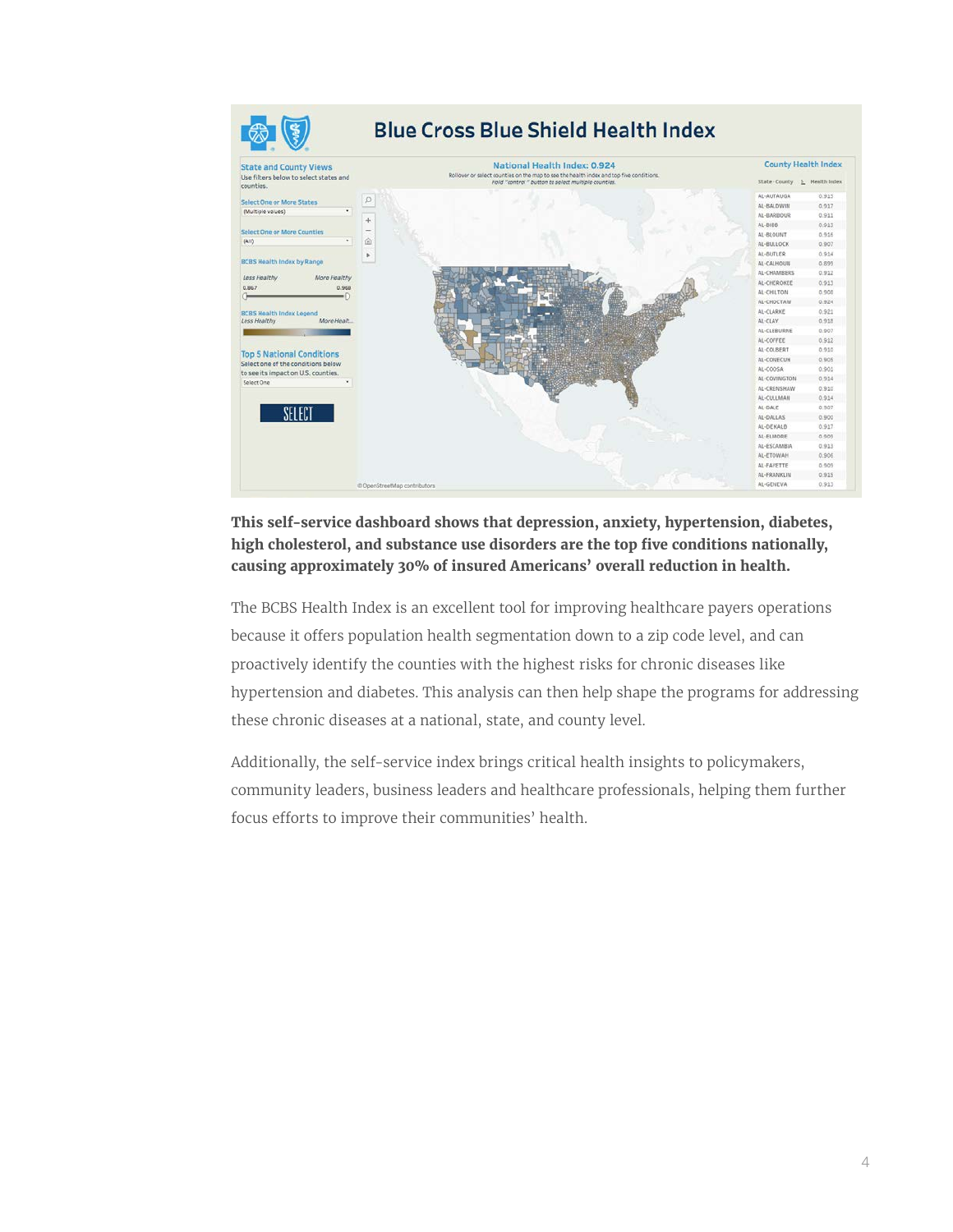#### 2. Increasing Customer Service Efficiencies with Real-Time Analytics

Most healthcare payers offer web and mobile portals, as well as call centers, for customer service. However, most customers do not take the time to acquaint themselves with the capabilities of a self-service customer portal and choose to call a customer service representative instead. This common behavior generates higher demands on call centers for even trivial questions— which significantly increases the cost of operating the call centers, all the while the web and mobile portals remain underutilized.

Blue Shield of California, a nonprofit healthcare payer serving more than 3.5 million members, needed to make improvements with their customer service inefficiency. By monitoring and accessing real-time customer behavior data, they were able to compare their customer web and mobile portal metrics to their call center metrics.

Utilizing visualizations with real-time data, they found that only 12% of members access the self-service portal and these same members also drive more than 40% of the call volume. Sub-optimal usage of the portals increases the load on the call centers and dramatically drives up the cost of customer service.

By using real-time data, Blue Shield of California identified \$57 MM in potential in cost-savings. BSC then took action and created campaigns specifically to educate their customers on the capabilities and functionality offered by their self-service portals. Real-time data helped BSC–improve delivery of customer service and lower the cost of the operation.





**This dashboard, crafted by Blue Shield of California, monitors, measures, and analyzes the behaviors of customers who access call centers in real-time. It is used for identifying efficiencies and cost savings.**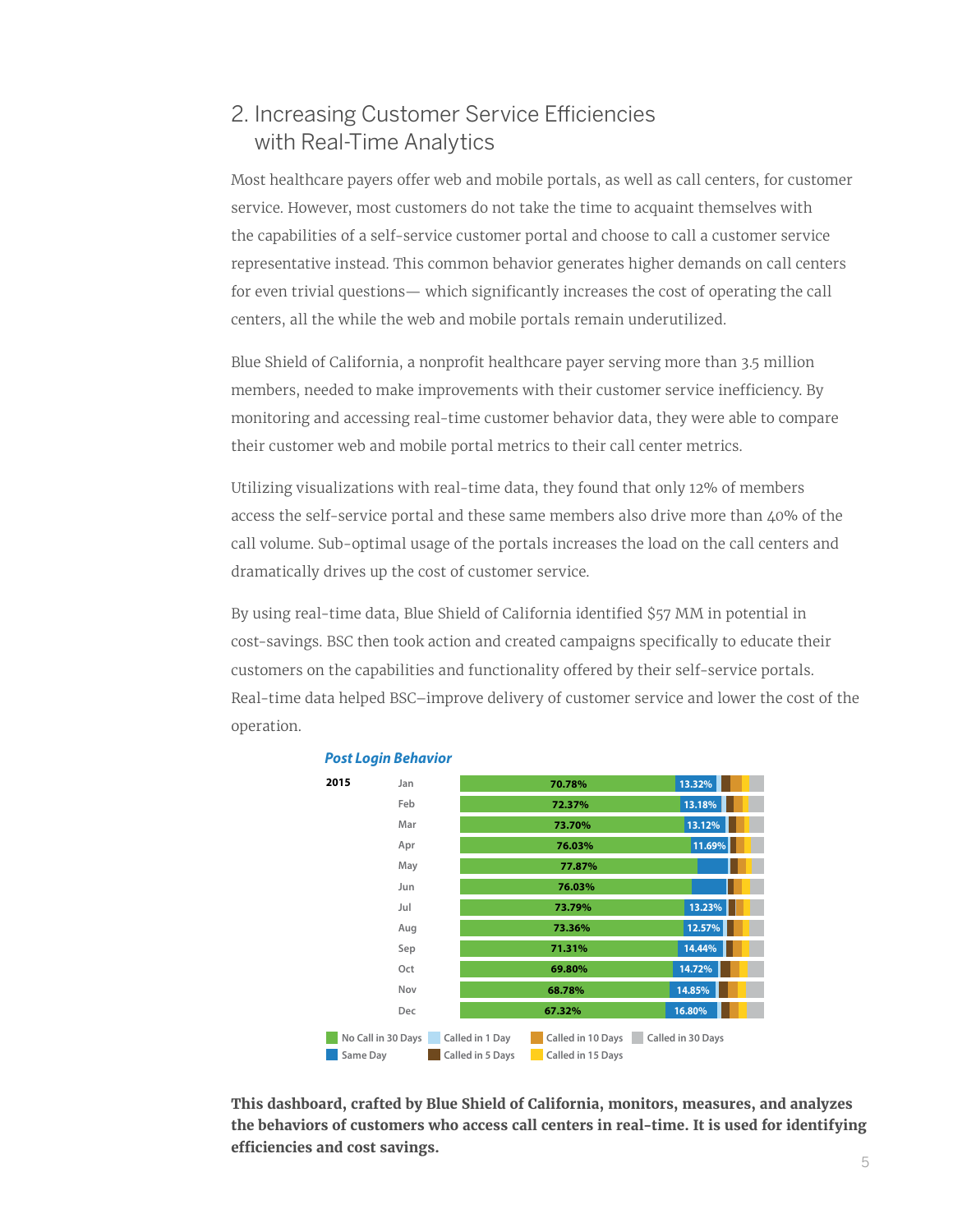#### 3. Improving healthcare worker productivity with data blending

Healthcare payer organizations accumulate massive amounts of customer data that's stored in silos across the entire enterprise. Connecting these islands of information is key to understanding a 360-degree view of each patient and their access to care. So the ability to aggregate and blend data across completely disparate data sources is key.

Empowering healthcare workers, like nurse case managers, with a single source of truth for each patient will offer more insights needed to improve productivity. Insights found with blended data can help nurse case managers better point patients to services or treatments, and reduce costs along the way.

For example, if a patient needs an additional service or test, a nurse case manager can pull up a dashboard with blended data to quickly discern what treatments the patient can have access too, and whether payers will cover it or not.

Blue Cross Blue Shield of North Carolina (BCBS NC) blends data across 13 different data sources, and delivers a holistic view of each patient to their case managers. This solution, named 'Minerva', was built from prototype to productized solution in just 90 days.

|                                                                                                                                                                                                                                                                                              | Activity and Profile for Member                                                                                       |                           | <b>Construction</b><br><b>DOWN PR</b><br>$\sim$                                                                                                                               |                                                   | MINERVA                                                                                                                                          |   |
|----------------------------------------------------------------------------------------------------------------------------------------------------------------------------------------------------------------------------------------------------------------------------------------------|-----------------------------------------------------------------------------------------------------------------------|---------------------------|-------------------------------------------------------------------------------------------------------------------------------------------------------------------------------|---------------------------------------------------|--------------------------------------------------------------------------------------------------------------------------------------------------|---|
| JOHN DOE                                                                                                                                                                                                                                                                                     |                                                                                                                       | POD                       | <b>Barnet</b><br>DARSE.<br>of Courses                                                                                                                                         | Caso Hanaponeet Flags.                            | Missionies the flag tion for additional behelt.                                                                                                  |   |
| Age Conduct Date of Date<br>$37 - 68$                                                                                                                                                                                                                                                        |                                                                                                                       |                           | <b>Rivers</b><br>S. March<br>@ DeeriDrivential contributors                                                                                                                   |                                                   |                                                                                                                                                  |   |
| <b>Long Phone No</b>                                                                                                                                                                                                                                                                         |                                                                                                                       |                           | <b>Salidaribus Delat</b>                                                                                                                                                      | Open Care Gaps                                    |                                                                                                                                                  |   |
|                                                                                                                                                                                                                                                                                              | Married                                                                                                               | ENNOVED                   | Dahambur                                                                                                                                                                      | Pulmonary                                         | Avoidance of Arditrofic Treatment in Adults With A.                                                                                              | ۰ |
| <b>Attributed PCP</b>                                                                                                                                                                                                                                                                        | Prestor<br>Imperial Center Family Medicine                                                                            |                           | POWER, ACO and, Sephent Description<br>The yealthest households in the US, living in the most exchange<br>Ves<br>tic.<br>netytoorhoods, and enjoying at that the two to offer |                                                   |                                                                                                                                                  |   |
| <b>LIGHT</b><br><b>Blue Oarloam HSA</b> ENGINE                                                                                                                                                                                                                                               | <b>Start Date: Coverage Phrasyn Can</b><br><b><i>Courses</i></b><br>120 USBN                                          |                           | Group or but. Please<br>wett Ter Cencry<br>Berefit Details<br>EMPLOYEE ONLY<br>Source                                                                                         |                                                   | Outpatient Activity - prior 36 months<br>Plasmativer file tails for see auxiliarial details.                                                     |   |
| <b>Group Name</b><br>BLUE CROSS & BLUE SHIELD OF<br>302<br>Predicted 12 Month                                                                                                                                                                                                                | <b>College Service</b><br>Lage (252 - 999 Eliphies) . A 50 GROUP - LOCAL<br>gationt Rian Score Titlel Cost Riak Score | <b>Product Syncretize</b> | Great Interlier!<br><b>Mail</b><br>Authorizations                                                                                                                             | <b><i>INTORIA</i></b><br><b>BEESTIM</b><br>steams | <b>WHEN DAMP<sup>T</sup> Diag Code</b><br>EMA . TEAR MED MEMOR INSEATING<br>ASLEY TRANSAND ARRANGEMENT CLOSE<br><b>WITH PARTICUL THERAPI KEC</b> |   |
| 59.726<br>0.82<br>161                                                                                                                                                                                                                                                                        |                                                                                                                       |                           | <b><i><u>ATIONAL EMAIL</u></i></b>                                                                                                                                            | TOVZINA<br><b>ATTITUA</b>                         | TYF 2 - TERMAS POST WICH RESISTING<br>Sai 1. SPRAK-HETHAL COLATURE                                                                               |   |
|                                                                                                                                                                                                                                                                                              |                                                                                                                       |                           |                                                                                                                                                                               |                                                   |                                                                                                                                                  |   |
|                                                                                                                                                                                                                                                                                              | Hedical Expense - YTD and Trailing 12 Months                                                                          |                           | TEARMONICUL 9/02014 9/102014<br><b>Suit</b><br>٠<br><b>MECZURNEN</b>                                                                                                          | <b><i>MARINE</i></b>                              | THAN PANON APPT LOWIN LES                                                                                                                        |   |
|                                                                                                                                                                                                                                                                                              | Trailing 12 Months<br>\$8,701.33                                                                                      | <b>YTD Expense</b>        | MITULIZED AT NO OVER 5.<br>AN TURNO OW TA, KTA RALLING<br>۰                                                                                                                   |                                                   | Inpations Activity - prior 36 months<br><b>Roomers at the bars follow administrate distalls</b>                                                  |   |
|                                                                                                                                                                                                                                                                                              | 3100.59                                                                                                               | 110039                    | ARR LINR GATRIA JOINT, WAS DIVINED                                                                                                                                            |                                                   |                                                                                                                                                  |   |
|                                                                                                                                                                                                                                                                                              | 1339.75                                                                                                               | 5433.07                   | MRI LAIR EXTRAE JOINT, WITH DOM?<br>am creft pictifativo jait subdivitie.                                                                                                     |                                                   | Rx Activity - prior 24 months<br>Passage of the lacs by see additional details.                                                                  |   |
|                                                                                                                                                                                                                                                                                              | \$10,701.71                                                                                                           | \$533.66                  | TACC ON TAL DA MATA3 RALL IRM                                                                                                                                                 |                                                   | Devoluty Play<br>Service Date: 47 Drug Name                                                                                                      |   |
|                                                                                                                                                                                                                                                                                              |                                                                                                                       |                           | <b>ETG Summary History</b>                                                                                                                                                    | <b>TENRICE</b><br><b><i><u>AFRICATE</u></i></b>   | <b><i>RUTEASONE PROPOSITE 16</i></b><br><b><i>ALIFCASTNE PROPONETE AL</i></b>                                                                    |   |
|                                                                                                                                                                                                                                                                                              | basement the circle to use additional Jetsels. Red indicates an DU recount                                            |                           |                                                                                                                                                                               | saces                                             | DOKYOVILIME HYDLATE<br>$\mathcal{N}$                                                                                                             |   |
|                                                                                                                                                                                                                                                                                              | <b>Service Description</b>                                                                                            |                           | <b>Start Dr. East Dr.</b><br><b>Clark Class Deer</b><br>3/05/2015<br>۰<br>2/25/28 tll.<br>Visual disturbances                                                                 |                                                   | <b>BURGASINE PROPOSUTE</b> N                                                                                                                     |   |
| Plannery                                                                                                                                                                                                                                                                                     | FLYTOATINE PROPOSATE                                                                                                  | ٥                         |                                                                                                                                                                               |                                                   | PROJECTION<br>$\mathbf{u}$                                                                                                                       |   |
| Plamany                                                                                                                                                                                                                                                                                      | EL-FICANOME PROFINANTE                                                                                                | ö                         | ۰<br>12090014 12090014 Roder exam                                                                                                                                             | <b>T050H4</b>                                     | SAMPENTIN<br>$\mathbb{N}$                                                                                                                        |   |
| Pharmany                                                                                                                                                                                                                                                                                     | <b>ODRFUTILINE VISILA'S</b>                                                                                           | $\circ$                   | <b>Render Notes from Care Radius</b>                                                                                                                                          |                                                   | INDANSETRON<br>$\sim$                                                                                                                            |   |
|                                                                                                                                                                                                                                                                                              | FLITCASINE PROFITANTS                                                                                                 | O                         | Noustrover the start to see such details.                                                                                                                                     |                                                   | cirvicolova vici.<br>$\sim$                                                                                                                      |   |
|                                                                                                                                                                                                                                                                                              | <b>FREDIGIOUS</b>                                                                                                     | ó                         |                                                                                                                                                                               | 26274                                             | <b>HIGHIGHT</b><br>$\alpha$                                                                                                                      |   |
| Padascased                                                                                                                                                                                                                                                                                   | <b>Chairman Edit Value</b>                                                                                            | ö                         |                                                                                                                                                                               | 12300010                                          | Afrikanon<br>$\lambda$                                                                                                                           |   |
| Pichisolanzi                                                                                                                                                                                                                                                                                 | <b>Vicen Coans</b>                                                                                                    | $\circ$                   |                                                                                                                                                                               | 12102013                                          | ATMORCH<br>$\mathbf{r}$                                                                                                                          |   |
| Parlyssing                                                                                                                                                                                                                                                                                   | Pierettys Mellons - Psychol Event                                                                                     | ó                         |                                                                                                                                                                               |                                                   |                                                                                                                                                  |   |
| Chippine                                                                                                                                                                                                                                                                                     | TRANSMIT MEMORY VARIETY AR                                                                                            | ö                         |                                                                                                                                                                               |                                                   |                                                                                                                                                  |   |
| Dolgation<br>Planning<br>Federalized<br><b>Grand Fotal</b><br>12 Henth Encounter History<br>Arthully Date <sup>ER</sup> Type of Service<br><b>TOYOTAS</b><br>AVAILABLE<br><b>ADMONSK</b><br>assars<br>sträsisteru<br><b>INTOINE</b><br><b>Integrity</b><br>Polleoning<br>scopita<br>Gasalant | Officertain EBIVista<br>TEAR VET MENSILVAES (UR                                                                       | ö<br>Ò                    |                                                                                                                                                                               |                                                   |                                                                                                                                                  |   |

#### **The dashboard aggregates and blends patient data from thirteen disparate data sources—like demographics, group coverage, benefits, risk information, claims history, program enrollments, care gaps, and group incentives.**

This single unified dashboard allows nurse case managers to quickly access patient insights in seconds, not hours. Not only does higher employee productivity ensure a better customer experience, it also improves costs savings.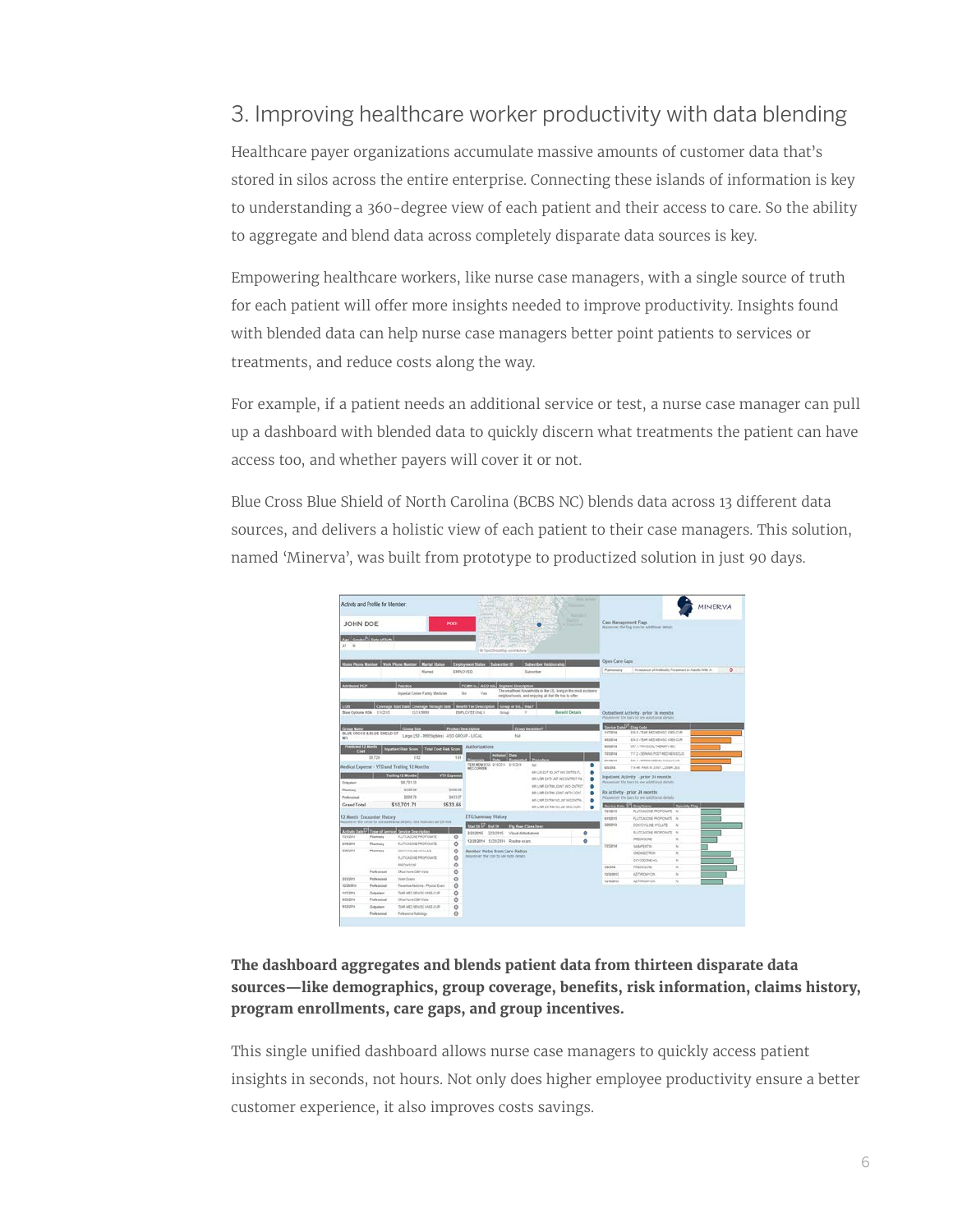#### 4. Powering ad-hoc analytics for claims management

Healthcare payers have to process millions of claims each year, and also screen these for fraud, waste, and abuse, which is often manual, tedious, time consuming, and fraught with human errors.

This involves capturing data from multiple, disconnected systems, cleansing and normalizing the data, and then analyzing the data to segment the covered patient population based on risk. Ad-hoc analytics helps claims managers answer their specific questions on a case-by-case basis more efficiently.



Optum, a subsidiary of United Health Care, is the largest healthcare payer in the U.S. Optum aggregates their claims data from its disparate IT systems, and uses ad-hoc analytics to deliver actionable insights on a daily basis to its C-suite, business leaders, and analysts.

With ad-hoc analysis and automation, claims monitoring now takes four hours instead of four weeks. With early warning indicators that are color coded for analysts to expedite resolutions, a Sankey diagram provides traceability of each claim by each facility/health plan between multiple Optum operational teams.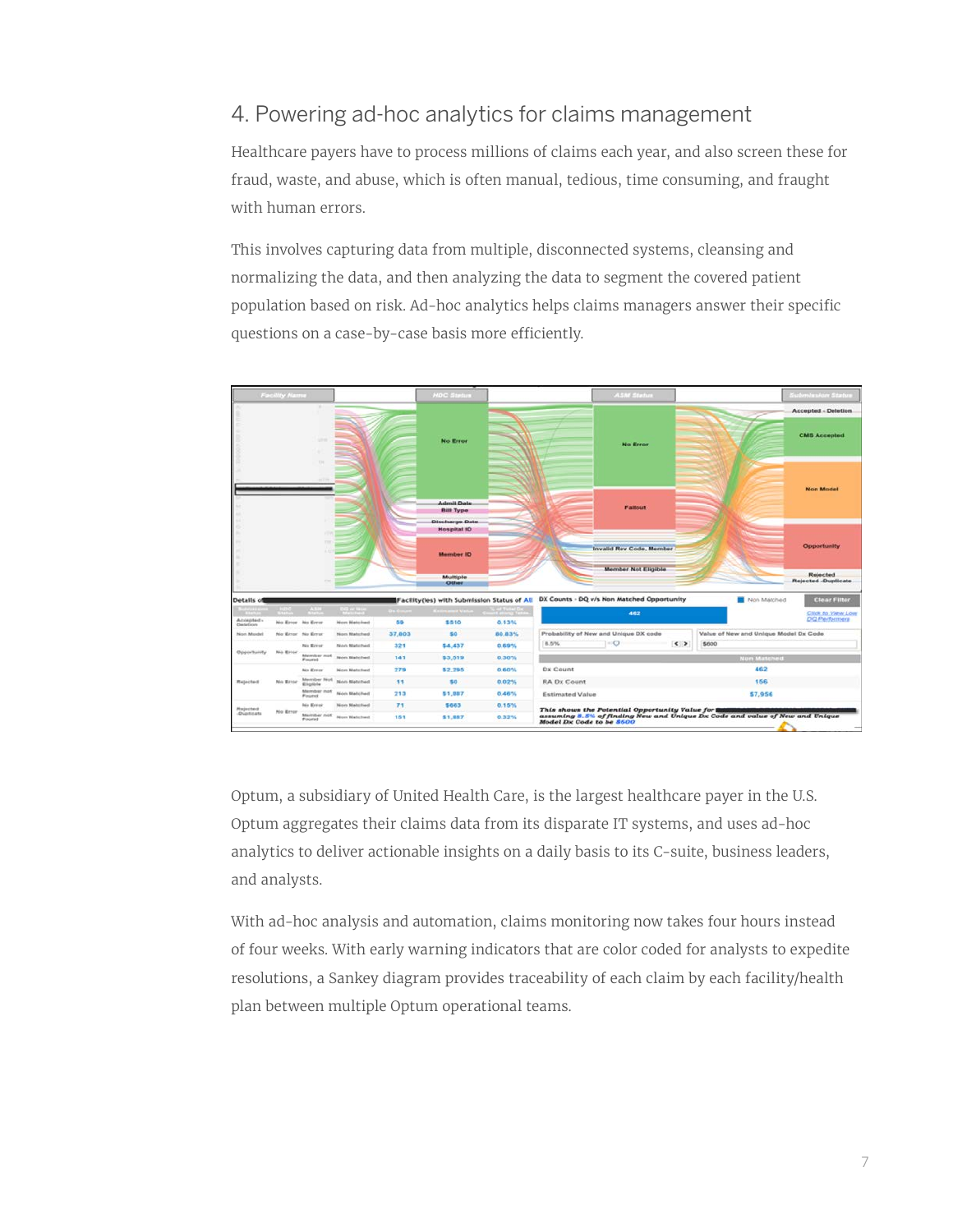Optum's Command Center dashboard has visible key performance indicators (KPIs) for real-time assessment of key metrics. Users can focus on rapid prioritization of contracts based on risk and proactively identify members who need escalated intervention and engagement.

Reports pertaining to health management, claims management, utilization management, provider relations are also shared with external healthcare provider clientele.

# Conclusion

Monitoring, measuring, and analyzing healthcare payer data will improve operations by increasing employee productivity, lower costs, and enable a risk-based approach to wellness and disease management. It will also secure new customers and improve patient outcomes. Finding efficiencies in claims management, patient safety, and compliance with data is easier than you think—and integrating self-service data visualizations into your healthcare operations and processes is even easier.

### About Tableau

Tableau Software helps people see and understand their data no matter how big it is, or how many systems it is stored in. Quickly connect, blend, visualize and share data dashboards with a seamless experience from the PC to the iPad. Create and publish dashboards with automatic data updates, and share them with colleagues, partners or customers—no programming skills required.

Begin a free trial today [www.tableau.com/trial.](http://www.tableau.com/trial)